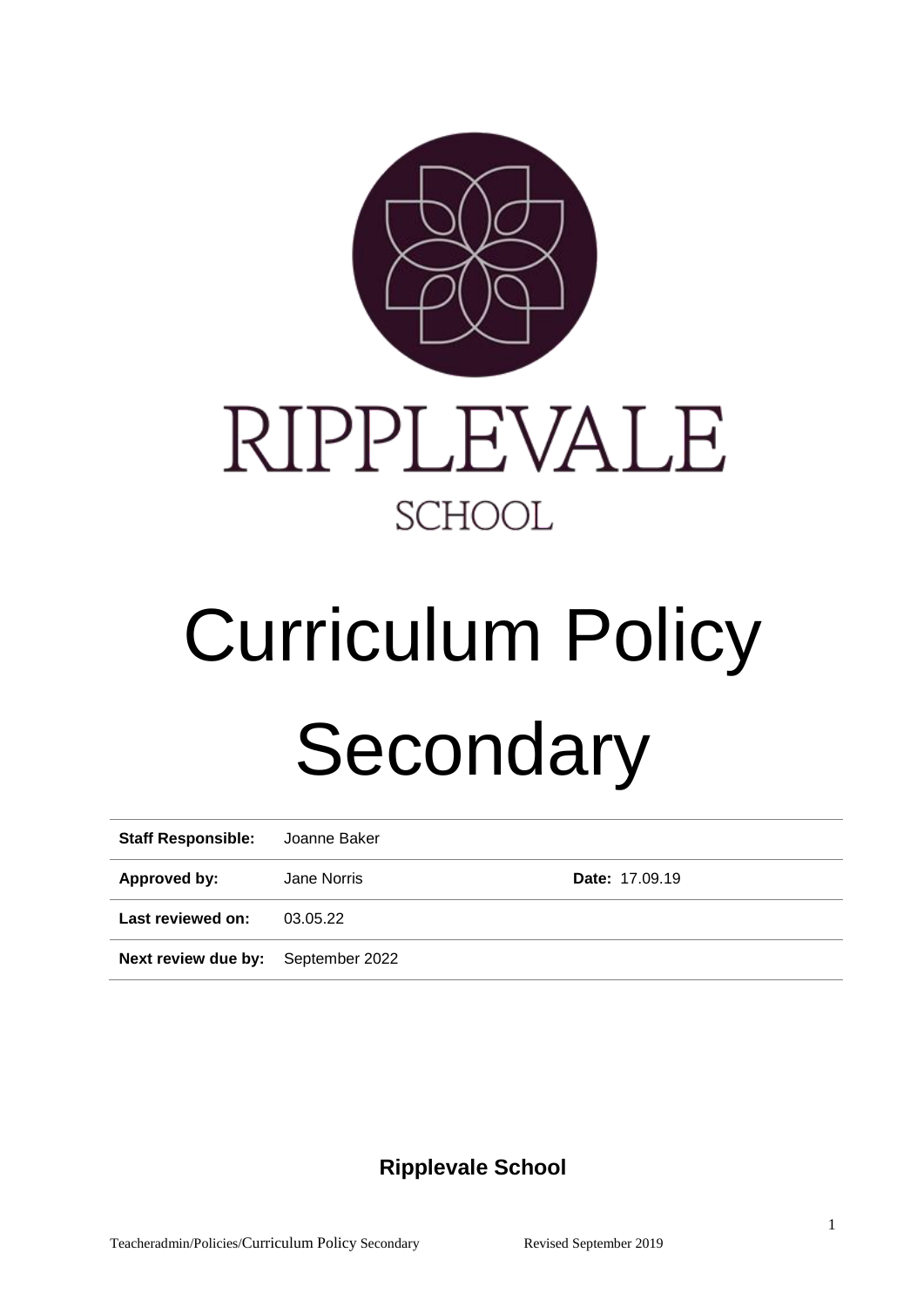# **Curriculum Policy - Secondary**

*'Ripplevale School provides a caring, learning environment where our boys make meaningful progress, relative to their individual starting points. Our aim is to encourage them to develop appropriate personal, social and employable skills enabling them to become confident, independent and aspiring young people.'*

#### **Our Aims and Purpose**

Our overall aim is to be an outstanding school and service for children with Autism and Special Educational Needs (SEN). To do this, our main aims are to:

- *Ensure that through our formal and informal curriculum every child is kept safe both at school, at home and online.*
- *Provide a relevant, broad and balanced education for every individual pupil.*
- *Create a culture of achievement, by stimulating a desire to learn, raising aspirations, opening up a wide range of opportunities and working towards external accreditation for all our pupils.*
- *Value and respect individuals, recognising their strengths, encouraging them to develop their interests and abilities, and helping them show positive attitudes towards others.*
- *Be proactive in developing, using and promoting consistent ASD-specific approaches, with a focus on social interaction and communication, and the reduction of anxiety and unnecessary stress.*
- *Promote the spiritual, moral, cultural, mental and physical development of pupils within the school within a stimulating yet safe, secure and caring environment.*
- *Invest in the long term quality of life of our children, by preparing them for an independent and purposeful role in society as adults, through explicit teaching of life skills and socially acceptable behaviour and by fostering confidence, selfesteem and a realistic understanding of themselves as people affected by autism or SEN.*
- *Prepare our children for the challenges and opportunities of a complex and technologically advanced society through creative and motivating approaches to teaching and learning.*

We believe that we can achieve these aims because Ripplevale is an inclusive, accessible, friendly and approachable organisation where teamwork is central. We are proud of our successes, whilst remaining committed to self evaluation and professional growth. We believe in cooperation and partnership with families, as well as with others in the local community and further afield, who share our commitment to improving the lives of anyone affected by autism or SEN.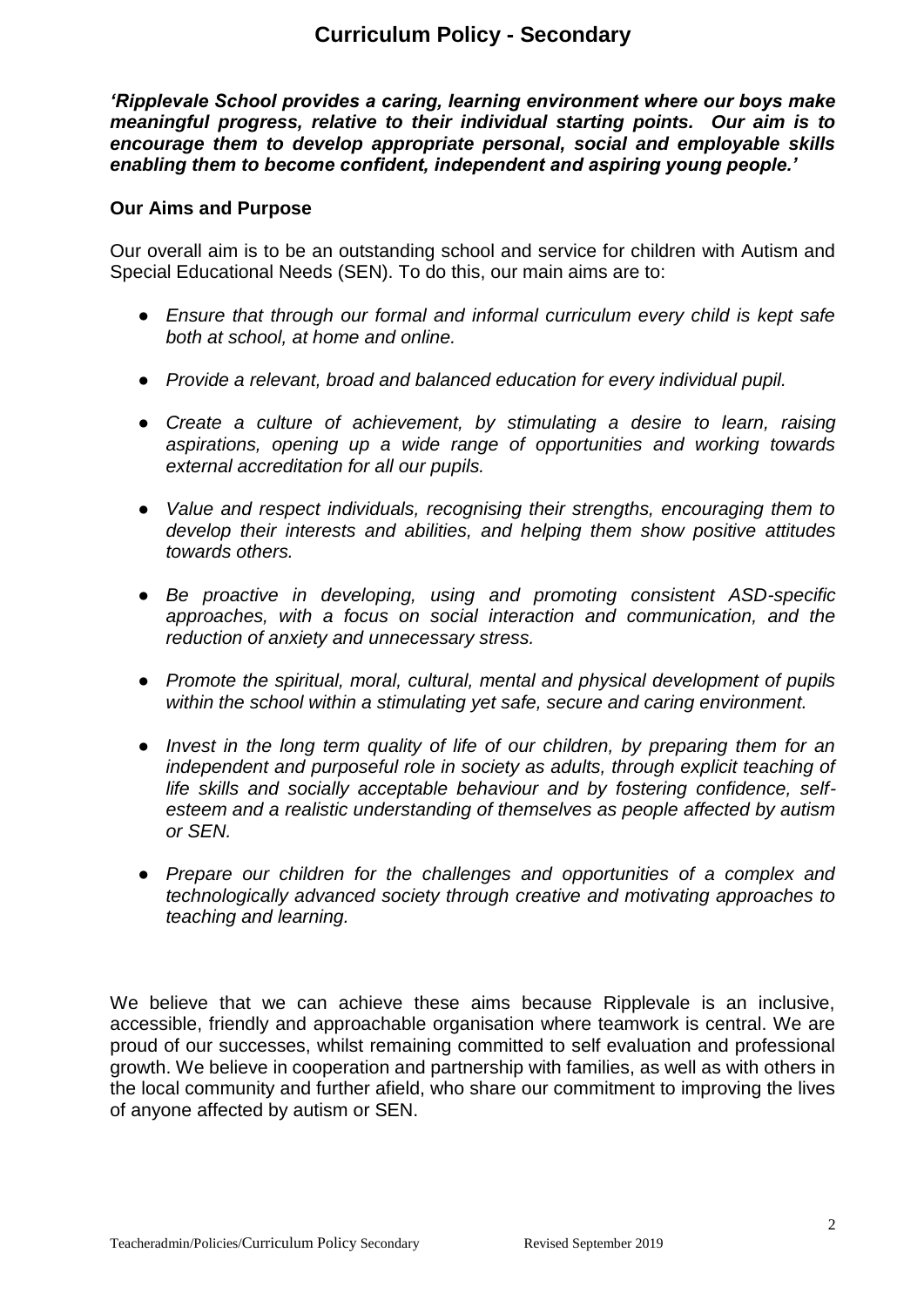# **Putting our Aims into Practice – The Curriculum**

### *The Wider Curriculum*

Our aims inform decisions on creating the school curriculum, writing policies, managing pupil behaviour, arranging lunchtime activities, classroom organisation and everything else that affects the pupils' experience of school.

# *Key Stage 3*

We believe that our pupils benefit from access to the National Curriculum which is differentiated to meet individual needs. In Key Stage 3 we group pupils largely according to their year groups, but there are exceptions where a pupil would benefit from working in a slightly different combination of ages or academic/social skill and whilst we aim to provide age-appropriate learning experiences, some of our planning draws on Programmes of Study from earlier key stages to ensure relevance to the learning needs and prior attainments of our pupils.

All parents will be informed of the class their child will be in in September, allowing them to look at the timetable and the Key Stage 3 schemes of work available on the school website before the term begins.

#### **Key stages 4 and 5**

Depending on the academic strengths of our pupils, they will be timetabled to take a combination of the following qualifications:

#### *GCSE*

WE follow a range of GCSE courses where students can achieve grades from 1-9 . Currently we offer English Language, English Literature, Maths, Science, History and Statistics.

#### *Functional Skills*

This course that looks at the 'functional' side of Maths, English or ICT. This qualification is aimed at students who are likely to achieve a GCSE grade E or below, and help students move towards attaining a GCSE grade 4 in their post-16 education.

#### *Entry Level 1, 2 or 3*

These qualifications are targeted at different types of learners and are intended to be accessible and relevant for pupils who may struggle to attain above a grade U at GCSE. They are also useful indicators or progress and can give some students a confidence boost before going on to a higher level qualification. The highest Entry Level award is level 3.

#### **Gateway**

As of September 2019 we were registered to deliver Gateway qualifications. Gateway is a not for profit awarding organisation offering qualifications, access to H.E. Diplomas, apprenticeships and a very wide range of other subject areas.

We currently follow courses in Catering and Hospitality and Public and Protective Services where learners develop the technical competence that employment demands as well as the soft skills that employers value, which often make the difference at interview stage.

Gateway offer flexible assessment with project based working which suits the needs perfectly of boys at Ripplevalewho get particularly anxious around formal examination.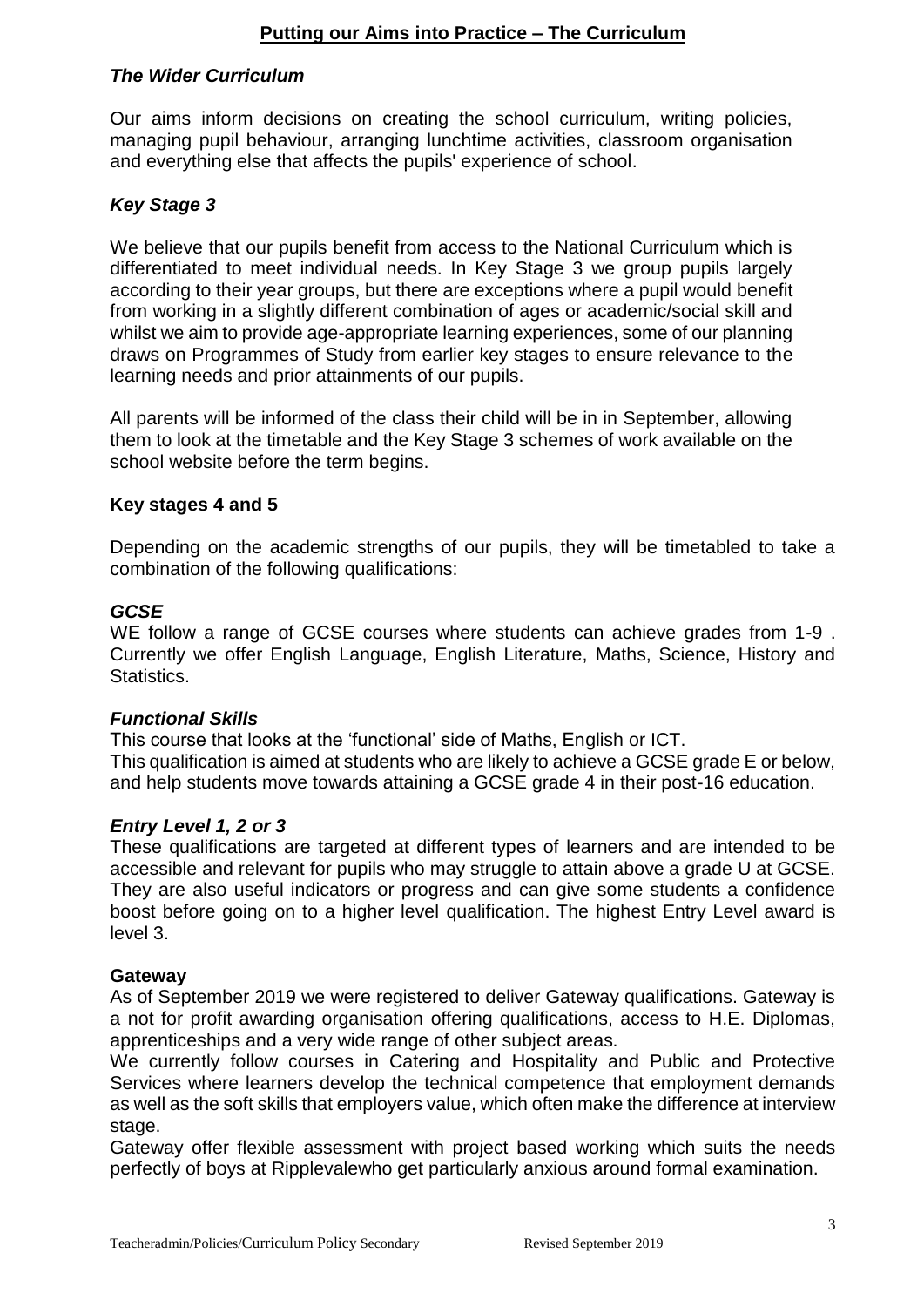# **Gateway Level 1 – Extended Certificate in Construction**

Ripplevale School is also registered to deliver Gateway Level 1 Extended Certificate in Construction to provide a more hands on approach for students in this subject area. There is no terminal exam in these subject areas so students are all assessed by centre-devised assessments and internally verified within school. Again this is to lessen any potential anxieties that students may experience.

# *Numeracy and Mathematics*

Our teachers strive to incorporate aspects of numeracy and mathematics into every subject area, wherever there is relevancy. We recognise that confidence in numeracy and mathematical skills is a precondition of success across all areas of the national curriculum. Understanding the importance of mathematics is key to success and pupils are therefore taught to apply their mathematical knowledge to problem solving activities wherever possible. Some pupils benefit from additional 1:1 support to develop numeracy skills, which is delivered in our Individual student provision classes.

# *Language and Literacy*

Developing pupils' ability in listening, speaking, reading and writing is an integral part of the teaching of every subject within the wider curriculum. Fluency in the English language is an essential foundation for success and is therefore a high priority for teaching and learning at Ripplevale. The National curriculum in English is taught separately as a subject area, as are literacy classes special reading lessons. We particularly recognise the importance of reading for pleasure and have for additional resources available to parents on the school website. Being able to understand the nuances of the English language is of especially high importance for pupils with autism, which is why we teach a social use of language programme in our PSHE scheme of work and in our intervention classes. Learning accurate spelling, uses of grammar and developing a wider vocabulary are also important aspects to focus on and our intervention programme ensures these needs are met.

# *Target Setting and Attainment*

Assessment is at the heart of teaching and learning. We believe that assessment should be fair, honest, ambitious, appropriate and consistent. We are committed to improving standards of achievement for all our pupils. We set ambitious targets for each individual's future attainment and use our own internal systems for measuring progress including Classroom Monitor. This system provides us with the key skills within different stages of learning. Teachers assess pupil skills within these stages and use the outcomes of assessments to summarise attainment for their class groups. They then use this data to plan the learning for every pupil to ensure they succeed. Progress data is analysed by teachers and leaders with the aim that all pupils are meeting or exceeding expectations.

### *PSHE*

We want our pupils to develop as happy, safe and confident individuals, who respect others and who want to look after themselves. We deliver a structured programme of PSHE for our pupils including RE, on-line safety and relationships through the school. Our pupils have a trusting relationship with staff which allows pupils to talk privately about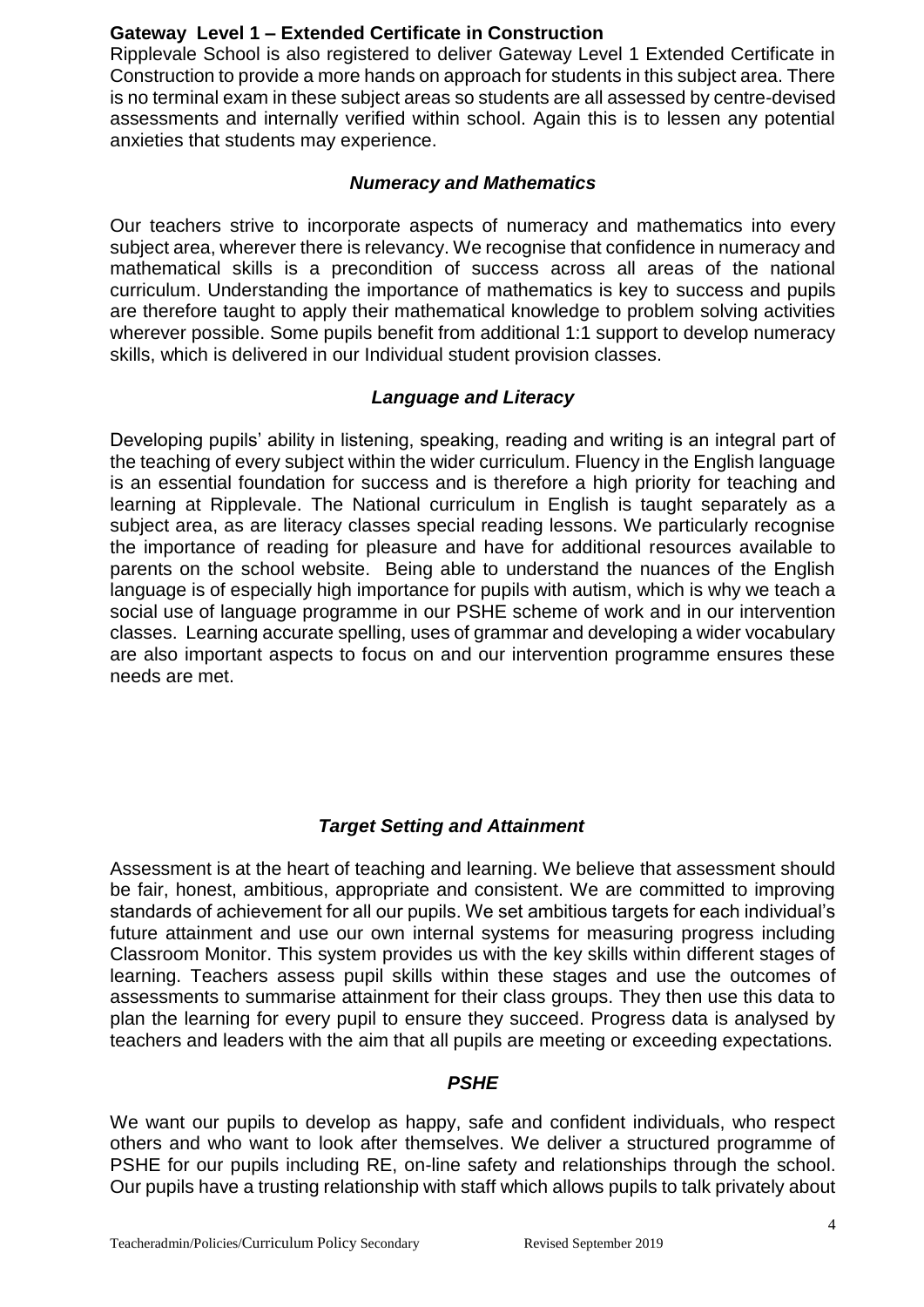personal issues when and where such concerns arise. We recognise the increased need that our pupils have within PSHE and dedicate a substantial amount of time to teaching and learning within this area from KS1 through to our post-16 provision.

# *Spiritual, Moral, Cultural and Social (SMSC) Education*

Our approach with Religious Education is non-denominational and covers Christianity and other major world religions. We are sensitive to the range of beliefs among members of staff and pupils and their families. Our teachers take account of their duties under equal opportunities legislation that covers race, disability, sex, religion or belief and sexual orientation.

We actively promote the fundamental British values of democracy, the rule of law, individual liberty and mutual respect and tolerance of those with different faiths and beliefs. These concepts are explored during RE and PSHE lessons and are also addressed whenever there is relevancy during other subjects. Assemblies, trips and visitors provide opportunities to celebrate individual achievement and diversity as well as a forum for discussing respect and tolerance regardless of background. The school council meetings provide a forum for pupils to express their views and play an active role in the school development. We aim to ensure that our children become valuable and fully rounded members of society who understand the importance of respect and leave school fully prepared for life in modern Britain.

# *Off-site Visits and Activities*

We supplement work in the classroom with a variety of visits and activities out of the school environment. Pupils have the opportunity to study the local environment and use facilities in the community. This provides a way of linking real life, meaningful and concrete experiences with more abstract concepts that are explored within classroom lessons. Visits have included Dover Castle, Imperial War Museum, War and Peace show, Canterbury Cathedral and local areas of historical interest. We have also organised residential trips to Kingsdown. This enables our pupils to experience independence beyond their home environment and incorporates a wide range of life skills such as cooking, organising resources and managing themselves.

A focus on developing independent living skills is vital for our pupils to ensure they are equipped for life beyond Ripplevale. Real-life experiences, such as shopping, journeys on public transport, and using leisure facilities form part of our curriculum. To prepare for future employability opportunities, our older pupils also have access to work experience out of school.

Sports fixtures and tournaments within the local consortium take place within the wider community and form an important part of our school curriculum. It embraces our school ethos and incorporates not only aspects of PE but the wider nature of our curriculum such as notions of fair play, team work and respect of others.

### *On-line safety*

Being aware of how to be safe when interacting with the wide range of ICT resources available to the school is an entitlement of all members of our school community. Students are taught as part of their curriculum about how to recognise and avoid danger when using ICT resources. Staff work to prevent any member of Ripplevale becoming the victim of online exploitation and/or cyber-bullying. Information and resources to use at home are available on our website.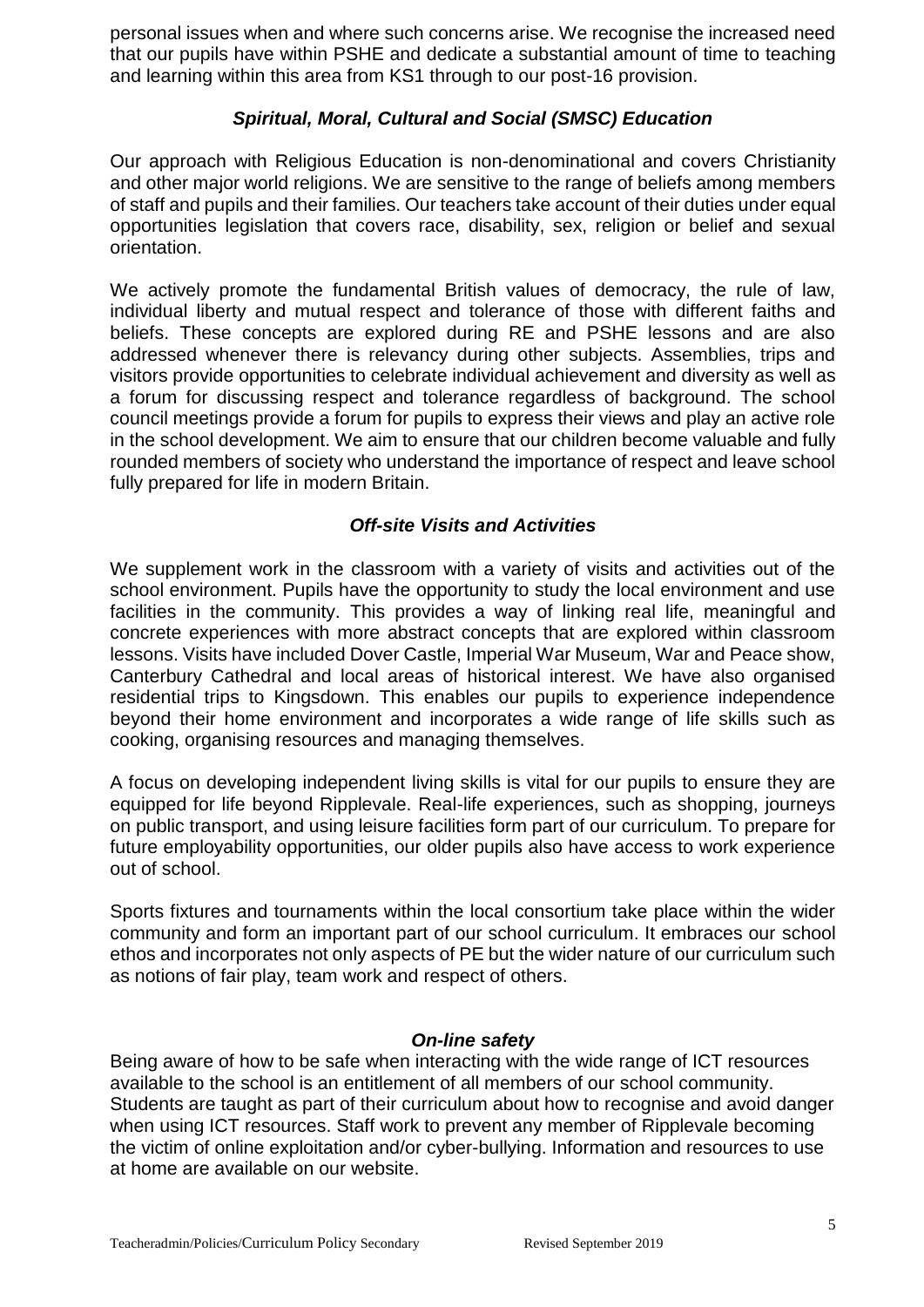# **Working with Parents to Monitor and Review Progress**

# *Annual Statement Reviews and EHCP reviews*

Annual Statement Review (ASR) meetings are held once a year, and involve considering the pupil's statement of educational need and the provision that is in place to meet these needs. In line with current government legislation, we are currently in the process of converting individual Statements into Education Health Care Plans (EHCP) or reviewing existing EHCPs. This process ensures that each and every pupil receives an appropriate curriculum with the support and additional interventions necessary to make meaningful progress. It provides a forum for all stakeholders to come together; the pupil, parents/carers, school staff and external professionals that may be involved with the education and health of the individual such as Occupational Therapists, Speech and Language Therapists, Educational Psychologists, Specialist Teachers and School Nurses. Priorities for pupils are identified by setting aspirational goals. These long-term goals can then be worked towards by setting smaller targets within medium term outcomes. Outcomes form the basis of Individual Education Plans (IEPs) that are worked on within school as part each child's provision plan.

These plans are reviewed three times a year ; the annual review is held during the school day, and three parents evenings in December, April and June. Information regarding these dates are on our website.

### *Reports*

Reports detailing attainments within each subject area are provided to parents 3 times a year. Teachers have high expectations for every pupil and set targets that are deliberately ambitious. Each report gives a predicted target and a measure of how well the pupil is achieving the target, along with a measure of behaviour and effort during lessons. These provide parents/carers with an overview of pupil performance that highlights areas of success as well as areas that need further support and suggested tasks for home.

### *School/home liaison*

An effective home-school partnership is essential for maximising pupil potential. The school operates an "open door policy" whereby we welcome parents and carers in to the school for constructive dialogues with Teachers, members of our Senior Leadership Team and with our Education and Family Liaison Officer. Our pupils have a home/school contact book for sharing daily information between home and school. School staff and parents/carers contact each other through regular phone calls and emails as necessary, sometimes on a daily basis. These measures foster an open, trusting relationship between pupil, home and school.

### *Homework*

Although we do not routinely provide homework for every pupil (as this can be a cause of stress and anxiety for pupils with Autism), we ask pupils to complete some tasks at home where appropriate to individual needs and abilities, and these are outlined in the school reports. Pupils are encouraged to share any interests such as poetry, story writing or art work that they choose to do at home. Where there is a clear benefit to learners, we can provide more formal and personalised homework by agreement. Sometimes our older students or parents/carers request specific homework activities to revise what they have learned in preparation for exams. Staff will aim to provide activities that are motivating and manageable, and will make a genuine contribution to progress.